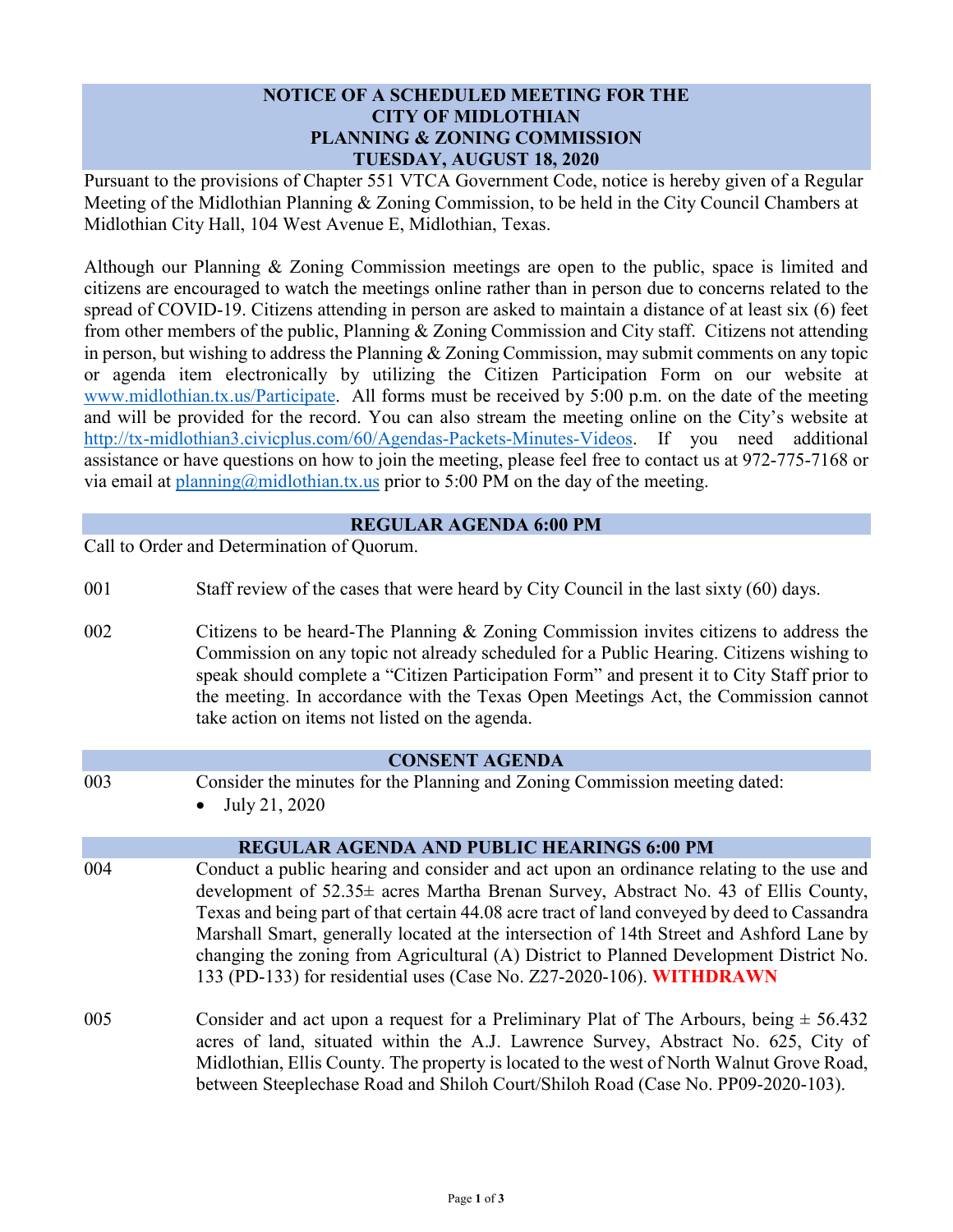006 Conduct a public hearing and consider and act upon an ordinance for a Specific Use Permit for an additional building wall sign on Lot 4R, Block A, Green Hollow (commonly known as 621 Highlander Avenue), presently zoned Planned Development District No. 36 (PD-36) (Case No. SUP09-2020-101). 007 Conduct a public hearing consider and act upon an ordinance granting a Specific Use Permit (SUP) for a secondary dwelling unit on Lot 46, Block C, Crystal Forrest Estates Phase V (commonly known as 3240 Katy Kourt East), presently zoned Single-Family One (SF-1) District (Case No. SUP10-2020-102). 008 Conduct a public hearing and consider and act upon an ordinance amending the City of Midlothian's Zoning Ordinance and map by establishing the initial zoning classification as Single Family-One (SF-1) District, for a property that is approximately  $11.013\pm$  acres out of the SA & MG Company Survey, Abstract No. 1048. The property is commonly known as 3860 Plainview Road. (Case No. Z30-2020-95). 009 Conduct a public hearing and consider and act upon an ordinance amending the City of Midlothian Comprehensive Plan and Thoroughfare Map by removing a Thoroughfare as depicted in Exhibit "A" by removing a portion of a proposed 150-foot rural parkway on F.M. 875 from its intersection with Skinner Road on the west and the proposed 120-foot wide north/south major thoroughfare to the east (Case No. M15-2020-107). 010 Conduct a public hearing and consider and act upon an ordinance relating to the use and development of 33.445± acres out of the Granville Kirk Survey Abstract No. 604, described in Exhibit "A" hereto, by changing the zoning from Agricultural (A) District to Planned Development District No. 134 (PD-134) for residential uses. The property is located on the south side of Mockingbird Lane, between Pheasant Drive and Abbey Court approximately 3,000 feet west of Walnut Grove Road (Case No. Z28-2020-108). 011 Conduct a public hearing to consider and act upon an ordinance relating to the use and development of .132+/- acres being Lot 1, Block 2 of the Hales Addition (more commonly known as 323 South 9th Street), by changing the zoning from Residential Three (R-3) District to an Urban Village Planned Development District (UVPD) to allow for professional and/or medical office uses (Case No. Z29-2020-109). 012 Conduct a public hearing to consider and act upon an ordinance amending the regulations relating to the development and use of 19.255± acres located in Planned Development District No. 81 (PD-81) and described in Exhibit "A" hereto by amending section 2(a) of Ordinance No. 2018-13 to authorize single-family residential as a permitted use and adopting development regulations and a Planned Development site plan. The property is generally located at the northeast corner of Hawkins Run Road and 14th Street (Z17-2020- 066). 013 Conduct a public hearing to consider and act upon an ordinance by amending and restating the development and use regulations of Planned Development District No. 118 (PD-118) as set forth in section 2 of Ordinance No. 2020-07 and inclusive of all exhibits. The property is located at the south west corner of South 14th Street and Mt. Zion Road (Case No. Z26-2020-106).